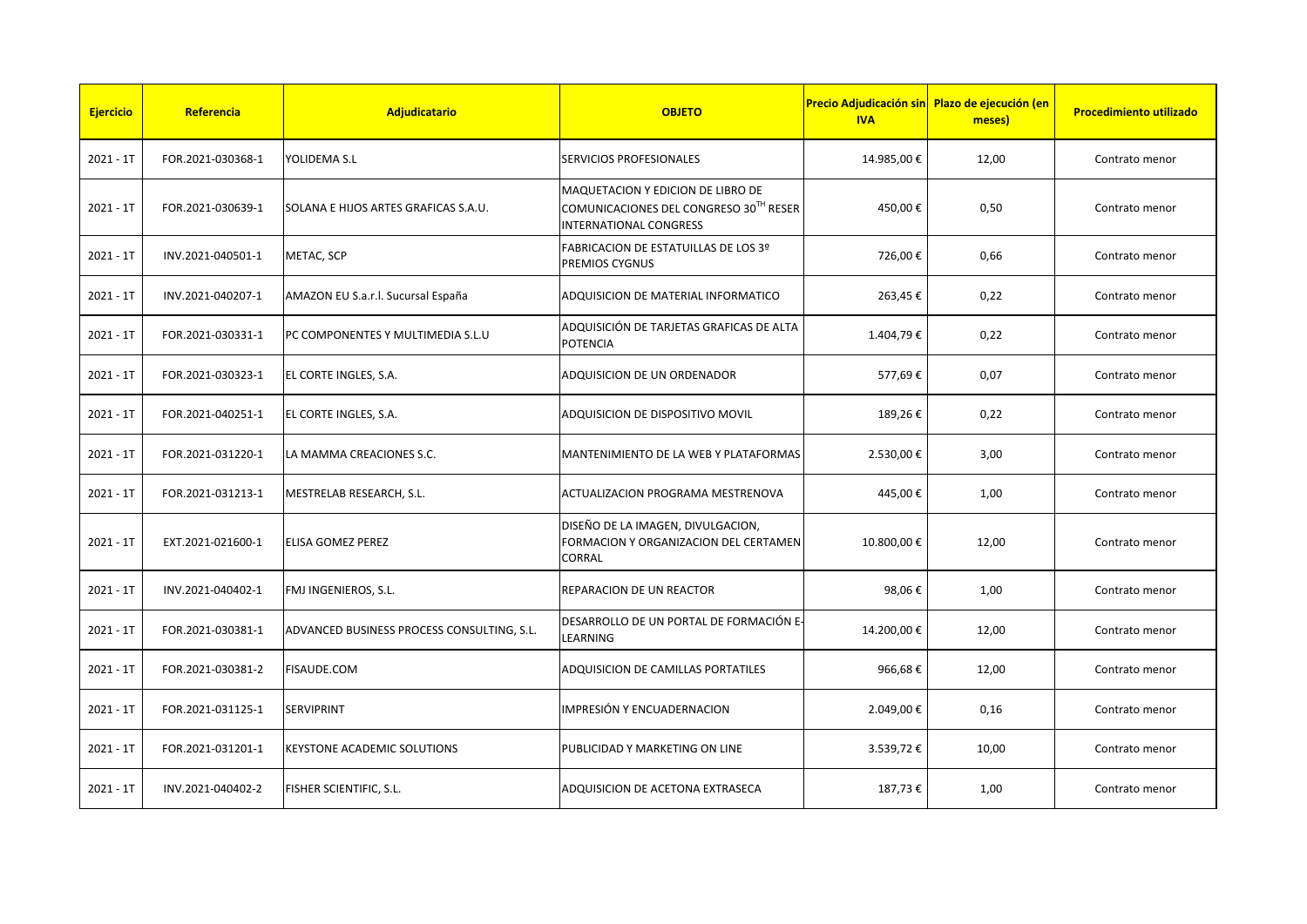| $2021 - 1T$ | INV.2021-040402-3 | ADN FRIGORIFICA, S.L.                   | REPARACION DE UN CRIOSTATO                                                                                     | 2.224,65€      | 1,00  | Contrato menor |
|-------------|-------------------|-----------------------------------------|----------------------------------------------------------------------------------------------------------------|----------------|-------|----------------|
| $2021 - 1T$ | INV.2021-040402-4 | COR QUIMICA, S.L.                       | ADQUISICION DE ACETATO DE ETILO                                                                                | 1.788,00€      | 1,00  | Contrato menor |
| $2021 - 1T$ | INV.2021-040173-1 | MEDIA MARKT, S.A                        | <b>AQUISICION SUMINISTROS</b>                                                                                  | 85,90€         | 0,03  | Contrato menor |
| $2021 - 1T$ | INV.2021-040402-5 | SCHARLB, S.L.                           | ADQUISICION DE MATERIAL FUNGIBLE DE<br>LABORATORIO                                                             | 422,00€        | 3,00  | Contrato menor |
| $2021 - 1T$ | INV.2021-040402-6 | LINEALAB, S.L.                          | ADQUISICION DE UN VENTILADOR DE UN<br><b>CRIOSTATO</b>                                                         | 335,00€        | 1,00  | Contrato menor |
| $2021 - 1T$ | FOR.2021-060107-1 | DISTRIB. TEXTIL TOPTEX SPAIN, S.L.      | ADQUISICION DE TEXTILES PARA<br>MERCHANDISING                                                                  | 9.936,84€      | 12,00 | Contrato menor |
| $2021 - 1T$ | CUL.2021-010403-1 | PRINT&RAW                               | <b>IMPRESION DE FOTOGRAFIAS DE CALIDAD Y</b><br>ENMARCADOS PARA LAS ACTIVIDADES DEL<br>DEPARTAMENTO DE CULTURA | 5.400,00€      | 12,00 | Contrato menor |
| $2021 - 1T$ | CUL.2021-010403-2 | ALGUPECO, S.L.                          | ADQUISICION DE CRISTALES Y MONTAJE EN<br>MARCOS PARA EXPOSICIONES                                              | 1.359,00€      | 12,00 | Contrato menor |
| $2021 - 1T$ | CUL.2021-010403-3 | PUBLIALCA, S.L.                         | <b>IMPRESION DE MATERIALES PARA LAS</b><br>ACTIVIDADES DEL DEPARTAMENTO DE<br><b>CULTURA</b>                   | 8.700,00€      | 12,00 | Contrato menor |
| $2021 - 1T$ | FOR.2021-031234-1 | DIEGO JOSE PADRON PAREDES               | DISEÑO, DESARROLLO, GESTION Y<br>MANTENIMIENTO DE LAS PLATAFORMAS WEB<br>Y AULA VIRTUAL                        | 1.415,09€      | 6,00  | Contrato menor |
| $2021 - 1T$ | FOR.2021-031146-1 | SONON AUDIOVISUALS (JOAN ROVIRA ARCUSA) | SISTEMA TECNICO DE GRABACION Y EMISION<br><b>EN STREAMING</b>                                                  | 2.227,00€      | 0,44  | Contrato menor |
| $2021 - 1T$ | FOR.2021-031223-1 | TAYLOR&FRANCISC GROUP LLC               | TRADUCCION Y EDICION EN INGLES DE<br>ARTICULOS CIENTIFICOS                                                     | $6.000,00 \in$ | 12,00 | Contrato menor |
| $2021 - 1T$ | FOR.2021-031225-1 | HOTEL CATALONIA PLAZA CATALUNYA         | ALQUILER DE UN SALON PARA REALIZACION<br>DE EXAMENES                                                           | 1.322,32€      | 5,00  | Contrato menor |
| $2021 - 1T$ | INV.2021-040238-1 | ALEX LITTLE CONSULTING SERVICES         | OPPIAMOBILE APP MANAGEMENT AND SAAS                                                                            | 33.600,00€     | 12,00 | Contrato menor |
| $2021 - 1T$ | INV.2021-040238-2 | TRISKEL APPS-JULIO BERZAL CARRASCOSA    | OPPIAMOBILE APP FRONT-END DEVELOPMENT                                                                          | 16.800,00€     | 12,00 | Contrato menor |
| $2021 - 1T$ | INV.2021-040238-3 | ANARRES-JOSEBA SAENZ DE NAVARRETE ROYO  | OPPIAMOBILE APP BACK-END DEVELOPMENT                                                                           | 24.000,00€     | 12,00 | Contrato menor |
| $2021 - 1T$ | INV.2021-040249-1 | GRANJA CUNICOLA SAN BERNARDO, S.L.      | ADQUISICION DE ANIMALES VIVOS PARA<br>ESTUDIO DE EXPERIMENTACION                                               | 524,05€        | 0,22  | Contrato menor |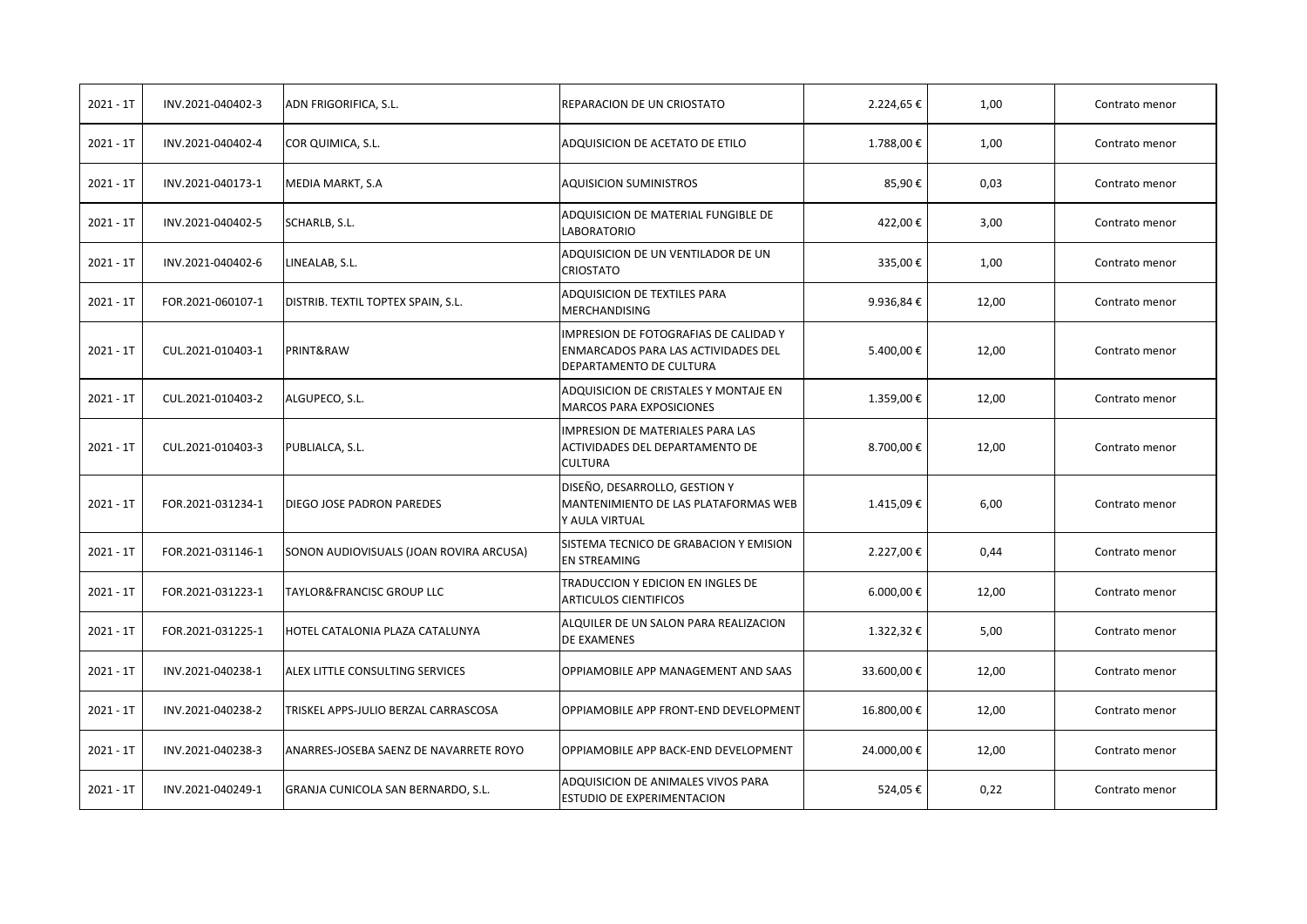| $2021 - 1T$ | FOR.2021-030381-3 | DISTRIBUCIONES QUIMEBORA, S.L.     | <b>ADQUISICION DE MATERIAL</b>                                       | 241,80€    | 1,00  | Contrato menor |
|-------------|-------------------|------------------------------------|----------------------------------------------------------------------|------------|-------|----------------|
| $2021 - 1T$ | FOR.2021-031213-2 | THERMO FISHER SCIENTIFIC, S.L.U.   | <b>ACTUALIZACION SOFTWARE UHPLC</b>                                  | 772,80€    | 3,00  | Contrato menor |
| $2021 - 1T$ | INV.2021-040402-7 | <b>IMDEA AGUA</b>                  | <b>ANALISIS DE METALES</b>                                           | 4.000,00€  | 12,00 | Contrato menor |
| $2021 - 1T$ | CUL.2021-010402-1 | A3DESING & PRINTING, S.L.          | PRODUCCION DE MATERIALES PARA FOLLETOS<br>Y TRIPTICOS                | 2.068,00€  | 10,50 | Contrato menor |
| $2021 - 1T$ | CUL.2021-010402-2 | ROTULOS CREART ACOMPLUS            | PRODUCCION DE VINILOS                                                | 3.603,43€  | 10,50 | Contrato menor |
| $2021 - 1T$ | INV.2021-040249-2 | MEDICAL CAÑADA S.L.                | ADQUISICION DE MATERIAL MEDICO                                       | 756,00€    | 0,22  | Contrato menor |
| $2021 - 1T$ | INV.2021-040109-1 | <b>ALCALA DIGITAL</b>              | <b>IMPRESION DE CARTELES</b>                                         | 865,57€    | 12,00 | Contrato menor |
| $2021 - 1T$ | INV.2021-040503-1 | OVH HISPANO, S.L.U.                | ALQUILER DE HOSTING                                                  | 2.790,56€  | 12,00 | Contrato menor |
| $2021 - 1T$ | CUL.2021-010402-3 | <b>ELECTRO DEPOT</b>               | ADQUISICION DE UN TELEVISOR                                          | 82,63€     | 1,00  | Contrato menor |
| $2021 - 1T$ | FOR.2021-030300-1 | HABLA COMUNICACIÓN-BELEN LORENZANA | DISEÑO, MAQUETACION Y PROGRAMACION<br>DE SITIO WEB                   | 3.032,00€  | 0,89  | Contrato menor |
| $2021 - 1T$ | FOR.2021-030331-2 | PC COMPONENTES Y MULTIMEDIA S.L.U  | ADQUISICIÓN DE UN SERVIDOR                                           | 1.070,55€  | 0,07  | Contrato menor |
| $2021 - 1T$ | FOR.2021-031213-3 | AGILENT TECHNOLOGIES SPAIN, S.L.   | SOFTWARE DE DOS EQUIPOS ANALITICOS                                   | 5.002,20€  | 3,00  | Contrato menor |
| $2021 - 1T$ | INV.2021-040130-1 | <b>DIRAMICS AG</b>                 | TRANSISTORES DE FOSFURO DE INDIO                                     | 40.000,00€ | 6,00  | Contrato menor |
| $2021 - 1T$ | INV.2021-040402-8 | INGENIERIA ANALITICA, S.L.         | ADAPTACIÓN DE UN HEAD SPACE A UN<br>CROMATÓGRAFO DE GASES            | 30.242,89€ | 3,00  | Contrato menor |
| $2021 - 1T$ | INV.2021-040402-9 | ADN FRIGORIFICA, S.L.              | REPARACION DE UN BAÑO "HUBER"                                        | 510,30€    | 1,00  | Contrato menor |
| $2021 - 1T$ | INV.2021-040511-1 | FULL CIRCLE, S.L.                  | ELABORACION DE ESPACIO WEB                                           | 14.950,00€ | 5,00  | Contrato menor |
| $2021 - 1T$ | FOR.2021-031248-1 | BIHORIZONS IBERICA, S.R.L.         | ADQUISICION DE MATERIAL PARA IMPLANTES<br><b>ENDOOSEOS</b>           | 9.000,00€  | 1,00  | Contrato menor |
| $2021 - 1T$ | INV.2021-040241-1 | TECNO-IDEA S.L.                    | ADQUISICION DE MATERIAL PARA LA<br><b>CONSTRUCCION DE PROTOTIPOS</b> | 5.000,00€  | 12,00 | Contrato menor |
| $2021 - 1T$ | CUL.2021-010402-4 | <b>GRAFICAS ULZAMA</b>             | <b>EDICION DE LIBROS Y CATALOGOS</b>                                 | 11.510,70€ | 10,00 | Contrato menor |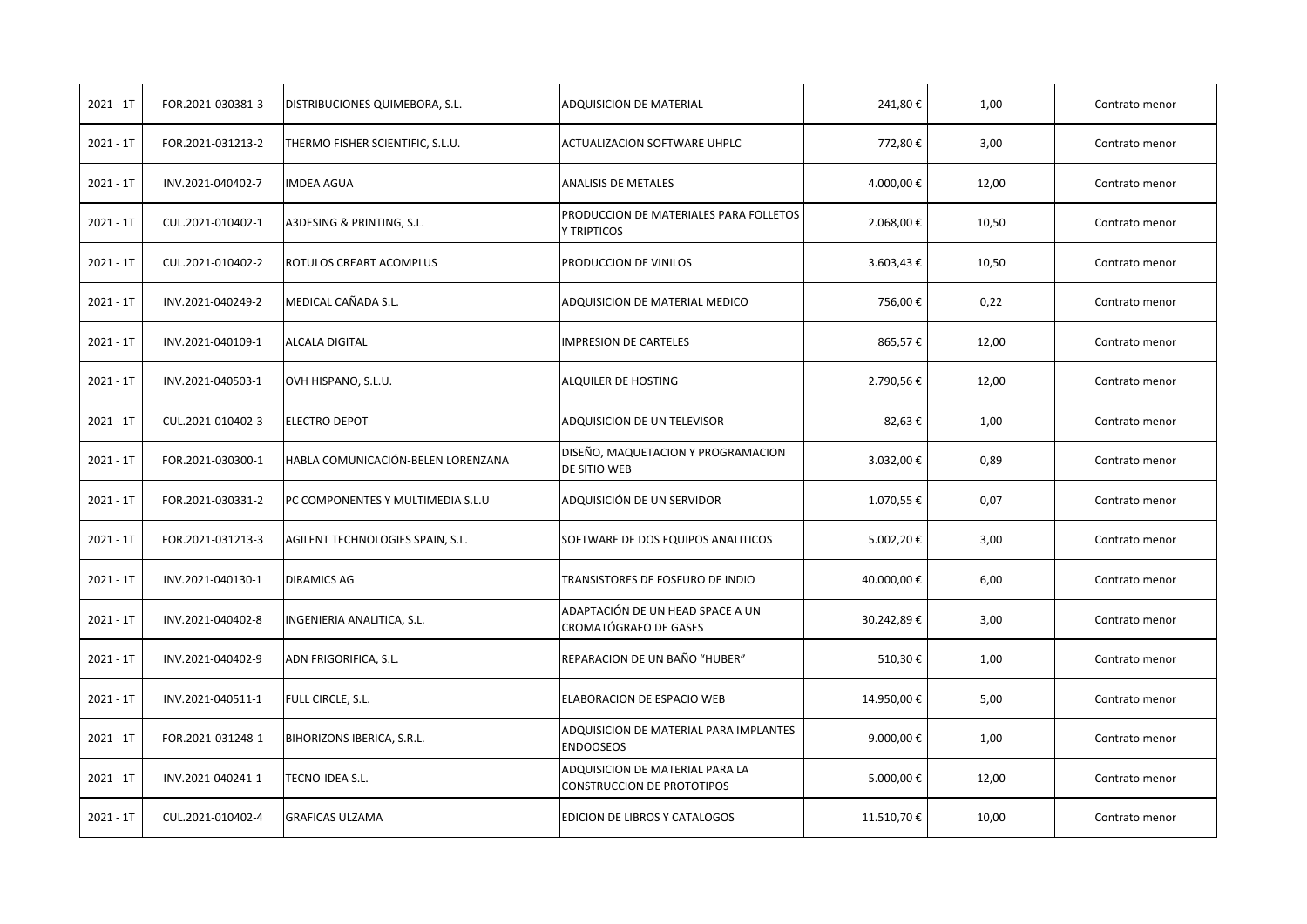| $2021 - 1T$ | INV.2021-040402-10 | MERCK LIFE SCIENCE, S.L.                        | REPARACION DEL EQUIPO DE PURIFICACION<br><b>DE AGUA</b>                | 919,80€    | 2,00  | Contrato menor |
|-------------|--------------------|-------------------------------------------------|------------------------------------------------------------------------|------------|-------|----------------|
| $2021 - 1T$ | FOR.2021-031241-1  | TICNOVA QUALITY TEAM                            | ADQUISICION DE MATERIAL INFORMATICO                                    | 424,36€    | 1,00  | Contrato menor |
| $2021 - 1T$ | INV.2021-040144-1  | PC COMPONENTES Y MULTIMEDIA S.L.U               | ADQUISICION DE MATERIAL INFORMATICO                                    | 287,88€    | 0,22  | Contrato menor |
| $2021 - 1T$ | INV.2021-040123-1  | LABORATORIO CONTROL MICROBIOLOGICO Y<br>QUIMICO | <b>ANALISIS DE SUELOS</b>                                              | 17.354,28€ | 12,00 | Contrato menor |
| $2021 - 1T$ | INV.2021-040136-1  | <b>AUTOSTRADA</b>                               | ALQUILER DE FURGONETA                                                  | 480,69€    | 0,07  | Contrato menor |
| $2021 - 1T$ | INV.2021-040136-2  | TC MEDIDA Y CONTROL DE TEMPERATURA, S.A.        | <b>ADQUISICION DE EQUIPOS TERMOPARES</b>                               | 1.522,00€  | 0,22  | Contrato menor |
| $2021 - 1T$ | INV.2021-040402-11 | PHENOMENEX ESPAÑA, S.L.U.                       | ADQUISICION COLUMNA CROMATOGRÁFICA Y<br><b>CARTUCHOS</b>               | 933,99€    | 2,00  | Contrato menor |
| $2021 - 1T$ | INV.2021-040402-12 | ABCR                                            | SUMINISTRO DE PRODUCTOS QUÍMICOS                                       | 1.752,90€  | 1,00  | Contrato menor |
| $2021 - 1T$ | FOR.2021-030368-2  | HERYCOR, S.L.                                   | <b>ADQUISICION DE MATERIAL</b>                                         | 2.637,15€  | 0,10  | Contrato menor |
| $2021 - 1T$ | FOR.2021-030368-3  | SABANALIA- LUIS HERNANDEZ LOPEZ, S.L.           | ADQUISICION DE TOALLAS PARA CAMILLAS                                   | 201,30€    | 0,50  | Contrato menor |
| $2021 - 1T$ | FOR.2021-031213-4  | ANYNA INFORMATICA, S.L.                         | ADQUISICION DE MATERIAL INFORMATICO                                    | 2.524,80€  | 12,00 | Contrato menor |
| $2021 - 1T$ | INV.2021-040402-13 | INGENIERIA ANALITICA, S.L.                      | INSTALACION DE MEDIDOR DE VACIO Y<br><b>DETECTOR DE FUGAS</b>          | 2.586,00€  | 3,00  | Contrato menor |
| $2021 - 1T$ | INV.2021-040402-14 | APOLLO SCIENTIFIC                               | ADQUISICION DE REACTIVOS                                               | 1.500,00€  | 12,00 | Contrato menor |
| $2021 - 1T$ | INV.2021-040402-15 | <b>MANCHESTER ORGANICS</b>                      | ADQUISICION DE REACTIVOS                                               | 2.800,00 € | 12,00 | Contrato menor |
| $2021 - 1T$ | FOR.2021-030381-4  | DISTRIBUCIONES QUIMEBORA, S.L.                  | ADQUISICION DE MATERIAL                                                | 1.654,10€  | 1,00  | Contrato menor |
| $2021 - 1T$ | INV.2021-040402-16 | PHENOMENEX ESPAÑA, S.L.U.                       | ADQUISICION COLUMNA CROMATOGRÁFICA Y<br>GUARDACOLUMNA                  | 932,24€    | 2,00  | Contrato menor |
| $2021 - 1T$ | FOR.2021-031201-2  | JUAN CARLOS MARTINEZ RODRIGUEZ                  | DISEÑO Y MAQUETACION MEMORIA                                           | 1.450,00€  | 0,22  | Contrato menor |
| $2021 - 1T$ | INV.2021-040109-2  | LABORAT APARATOS Y MATERIAL PARA LABORATORIO    | ADQUISICION DE MATERIALES PARA EL<br>LABORATORIO DEL BANCO DE SEMILLAS | 97,80€     | 1,00  | Contrato menor |
| $2021 - 1T$ | INV.2021-040109-3  | GRAVOTECH-TECNICAS DEL GRABADO, S.A.            | ADQUISICION DE MATERIAL PARA LA<br><b>MAQUINA DE ROTULACION</b>        | 130,30€    | 1,00  | Contrato menor |